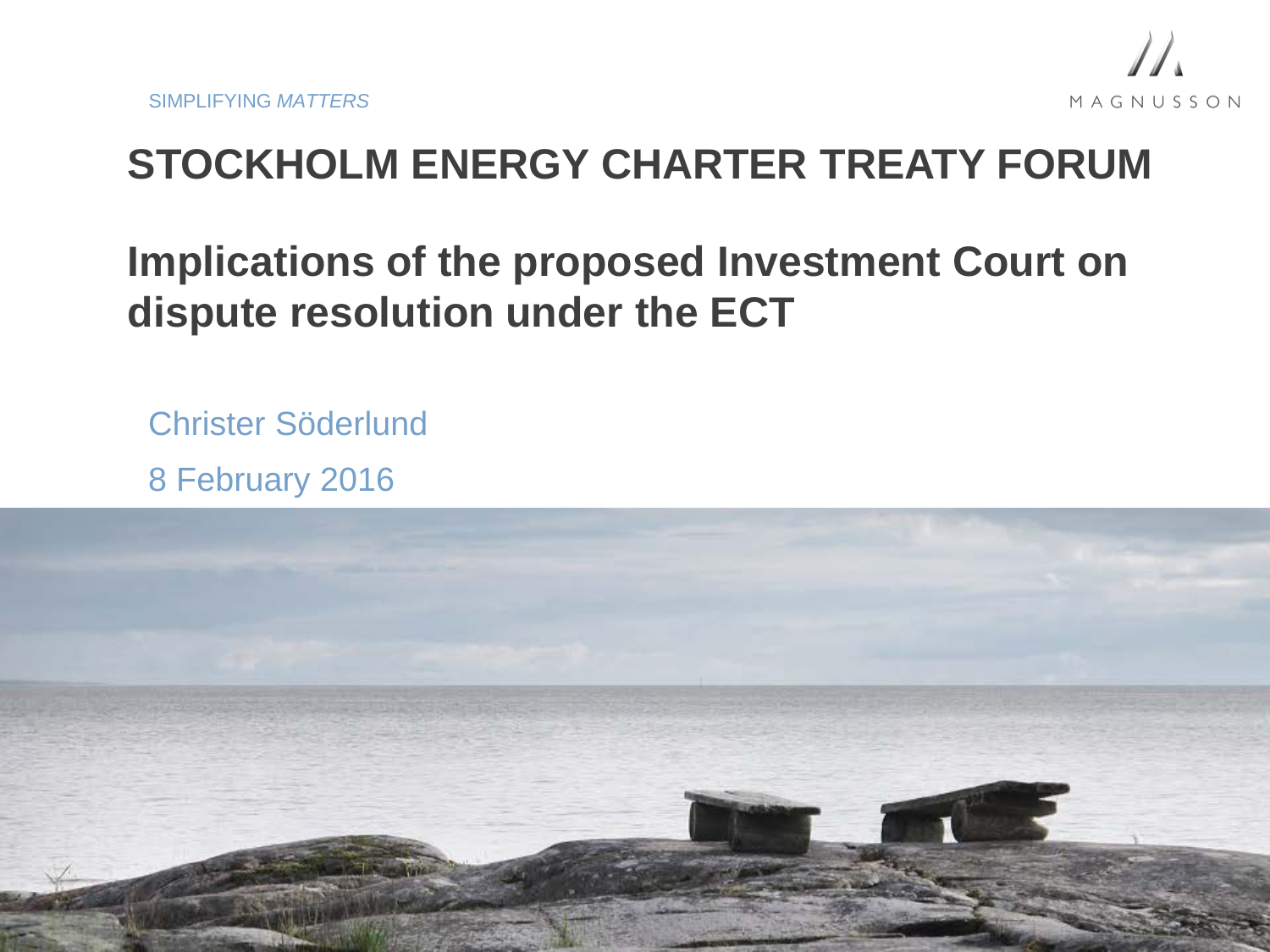### **ISDS – a hotly debated topic**



• Is it

- A threat to the autonomy of EU law?
- Creating "regulatory chill"?
- Upsetting the balance of the playing field?
- Shielding public policy matters from democratic control?
- If so

- Will an "Investment Court System" make things better?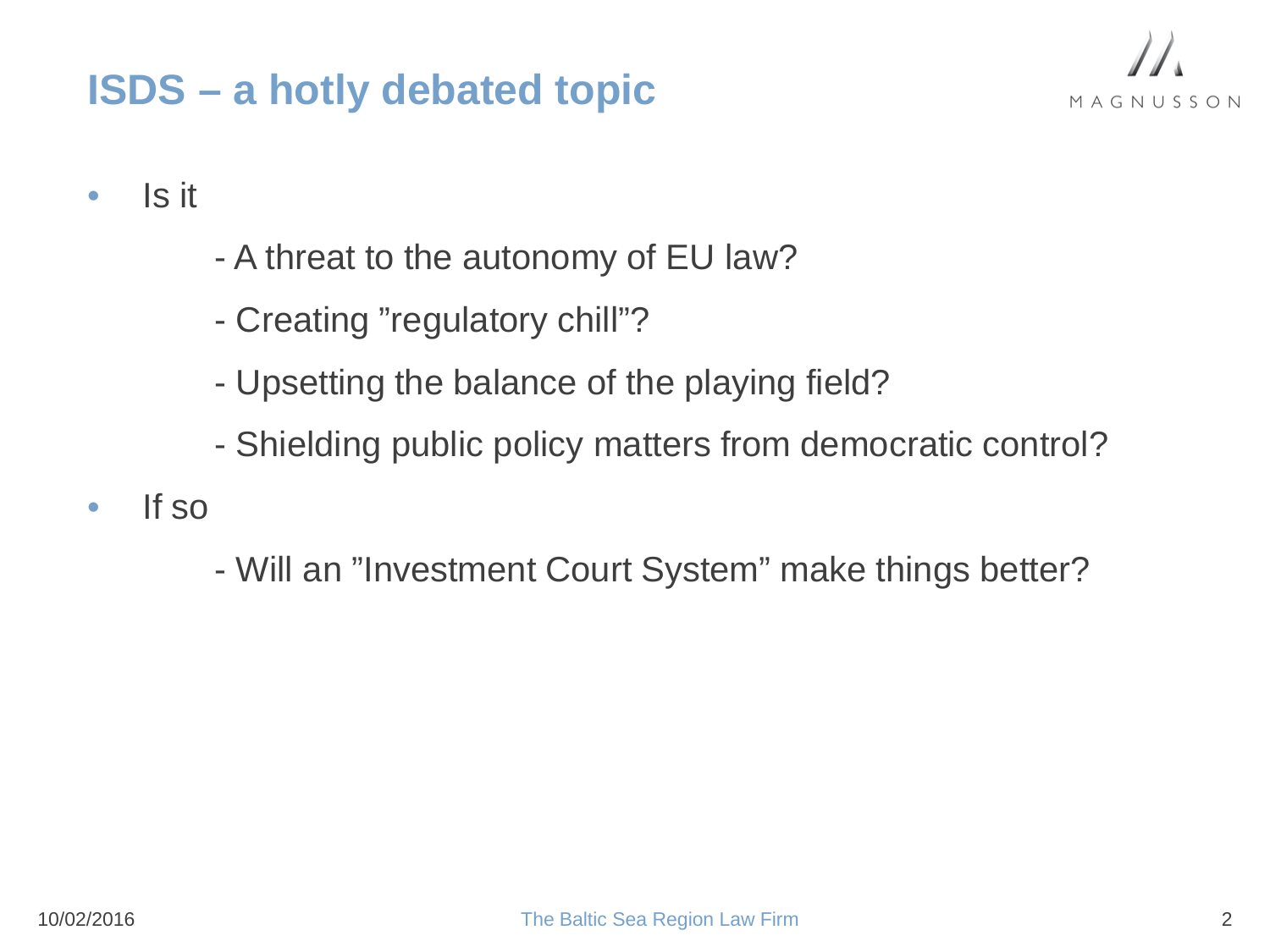### **Putting ISDS into perspective**



- EU Member States are normally not respondents in investment treaty cases - examples
	- Austria: 0
	- Denmark: 0
	- England: 0
	- Finland: 0
	- Luxembourg: 0
	- The Netherlands: 0
	- Sweden: 0



*Source: Investment Treaty Arbitration website*

MAGNUSSON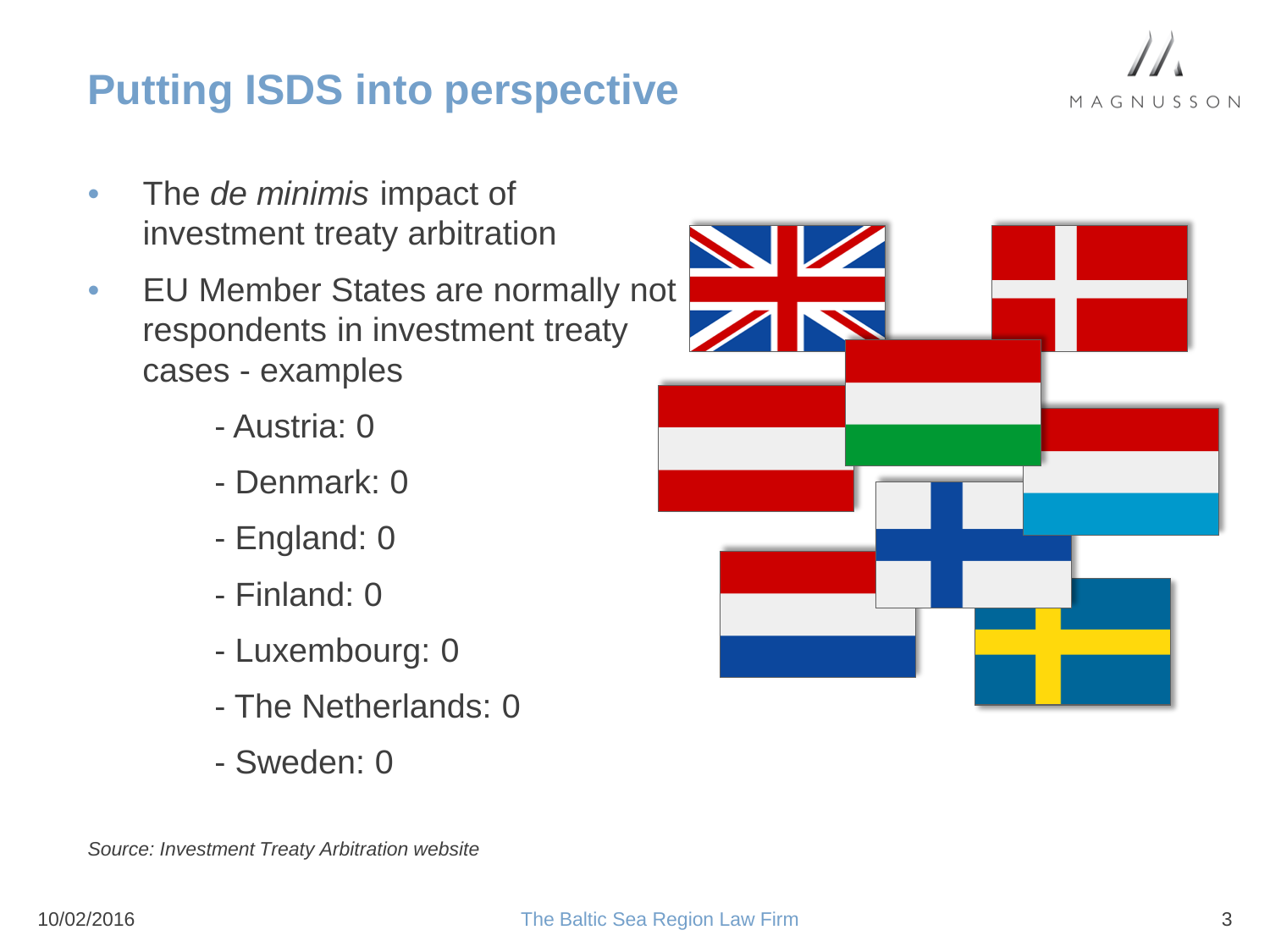

### **Treaty co-existence and Treaty overlap**

- The Energy Charter Treaty
	- 52 signatory states worldwide
	- Including 27 of the 28 Member States
	- Including the European Union itself
- The Treaty on the Functioning of the European Union (TFEU)
	- 28 Member States as signatories
- The ICSID Convention
	- Approximately 160 signatory states, including all but one of the EU Member States (but not the European Union itself)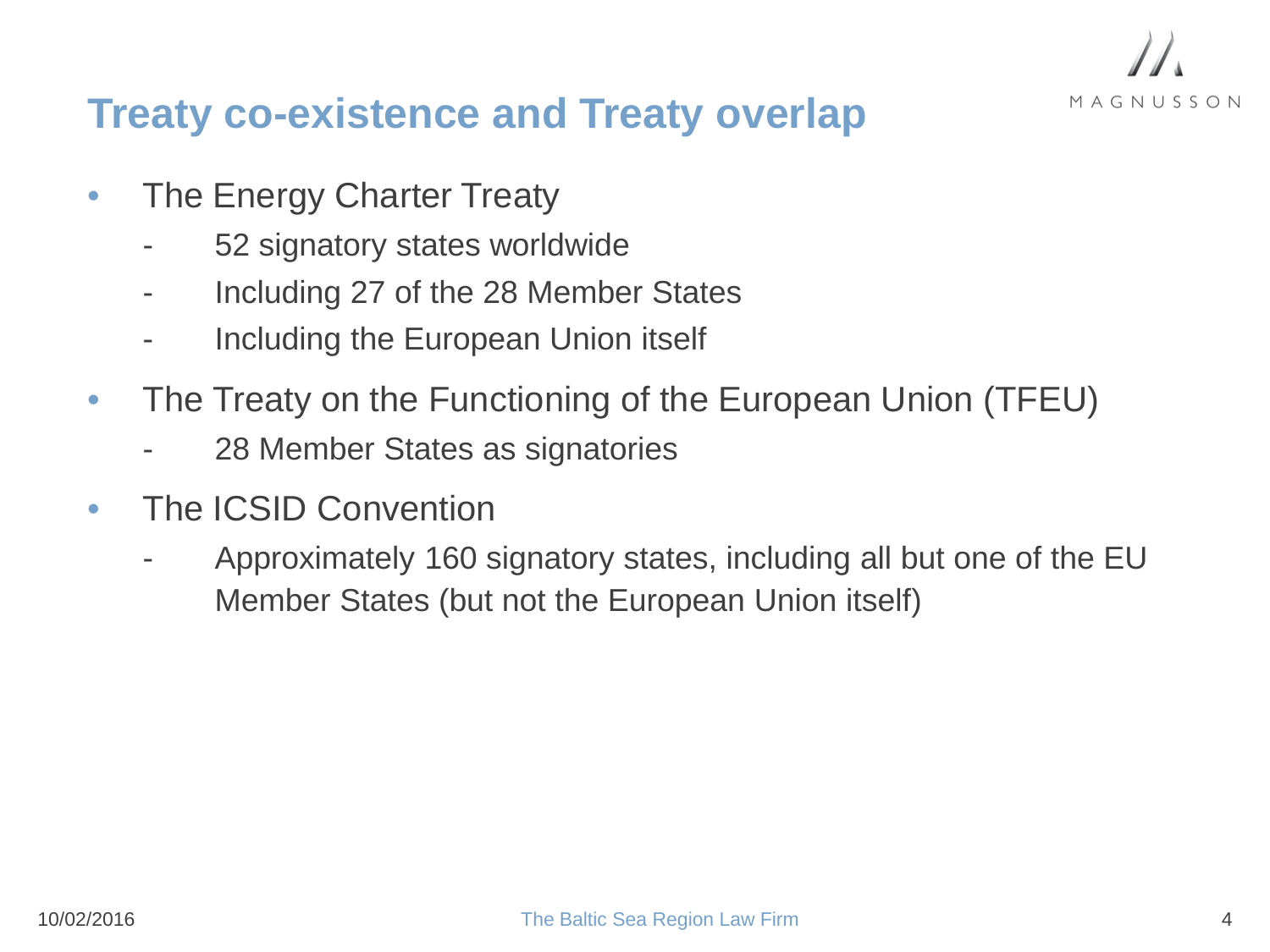





# **EU Member States reject the call to terminate intra-EU bilateral investment treaties**

By Damon Vis-Dunbar 10 February 2009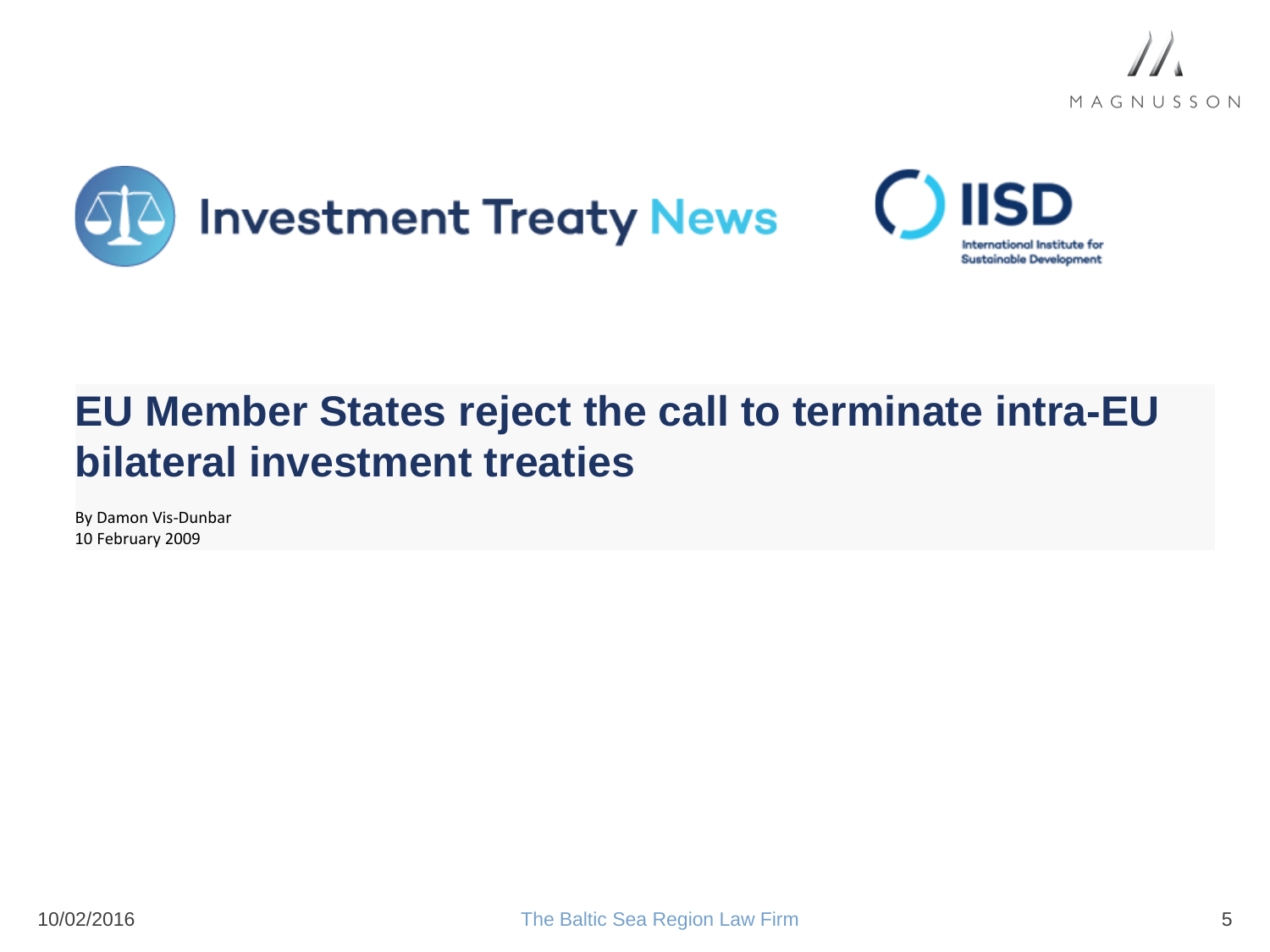# **Commercial Arbitration**



#### **Eastern Sugar v Czech Republic**

• Award of 27 March 2007; declaration in favour of jurisdiction

#### **RJ Binder v Czech Republic**

• Ad hoc proceedings under the UNCITRAL Arbitration Rules in Prague. Award on jurisdiction of 6 June 2007; declaration in favour of jurisdiction

#### **EURAM v Slovakia**

• Ad hoc arbitration under the UNCITRAL Arbitration Rules in the Hague; Award on 22 October 2012 in favour of jurisdiction

#### **Achmea v Slovakia**

• Ad hoc arbitration under the UNCITRAL Arbitration Rules in the Hague; Award on Jurisdiction of 26 October 2010; declaration in favour of jurisdiction. Setting aside before the Oberlandsgerich Frankfurt am Main dismissed in a decision of 10 May 2012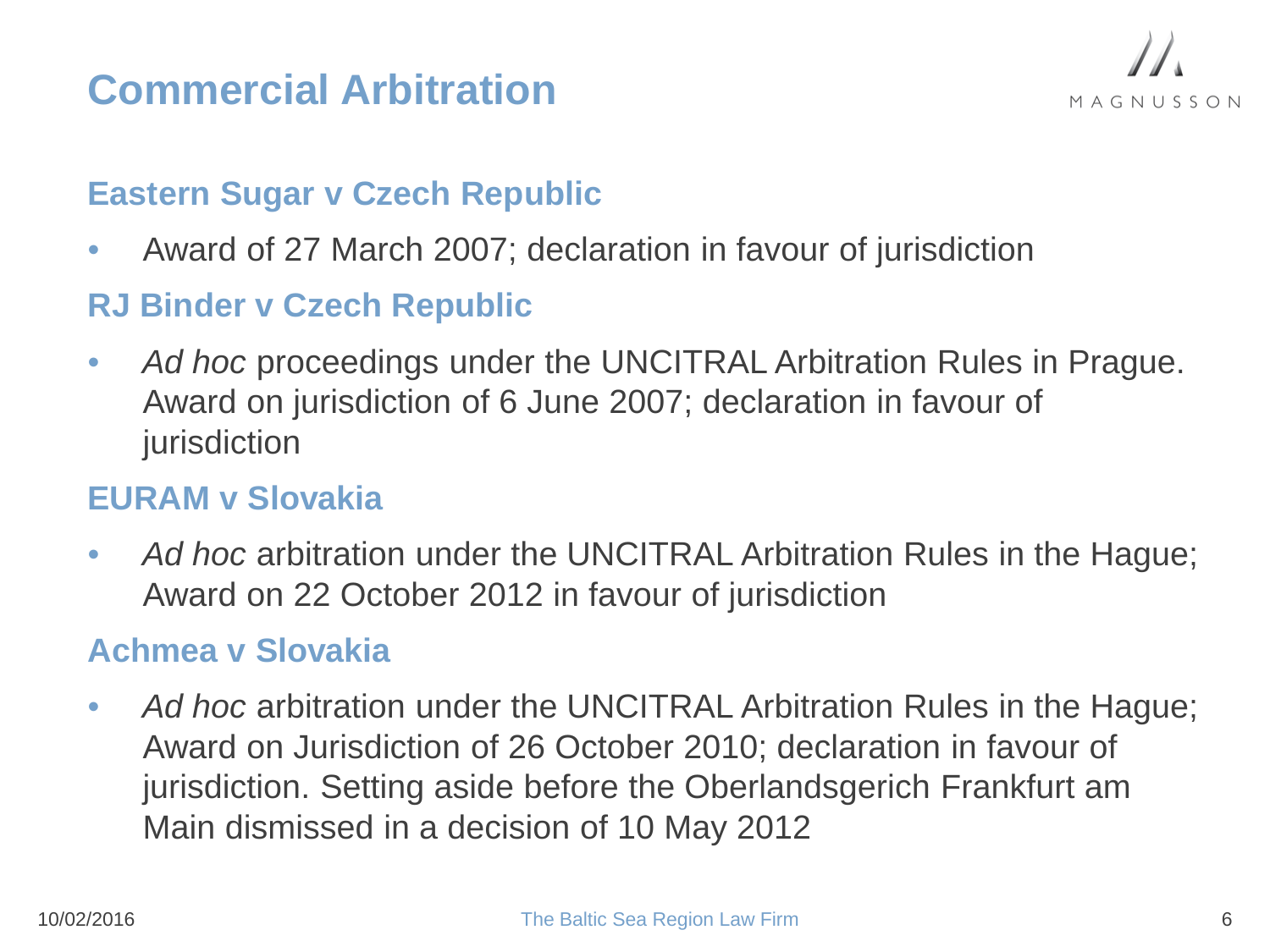# **ECT is different from BIT:s as**



- The European Union is a "Contracting Party"
- The ECT is a multilateral treaty
- The ECT includes EU Member States and non-EU Member States
- The ECT allows other treaties to prevail if more favourable to the investor (Article 16 (1) ECT)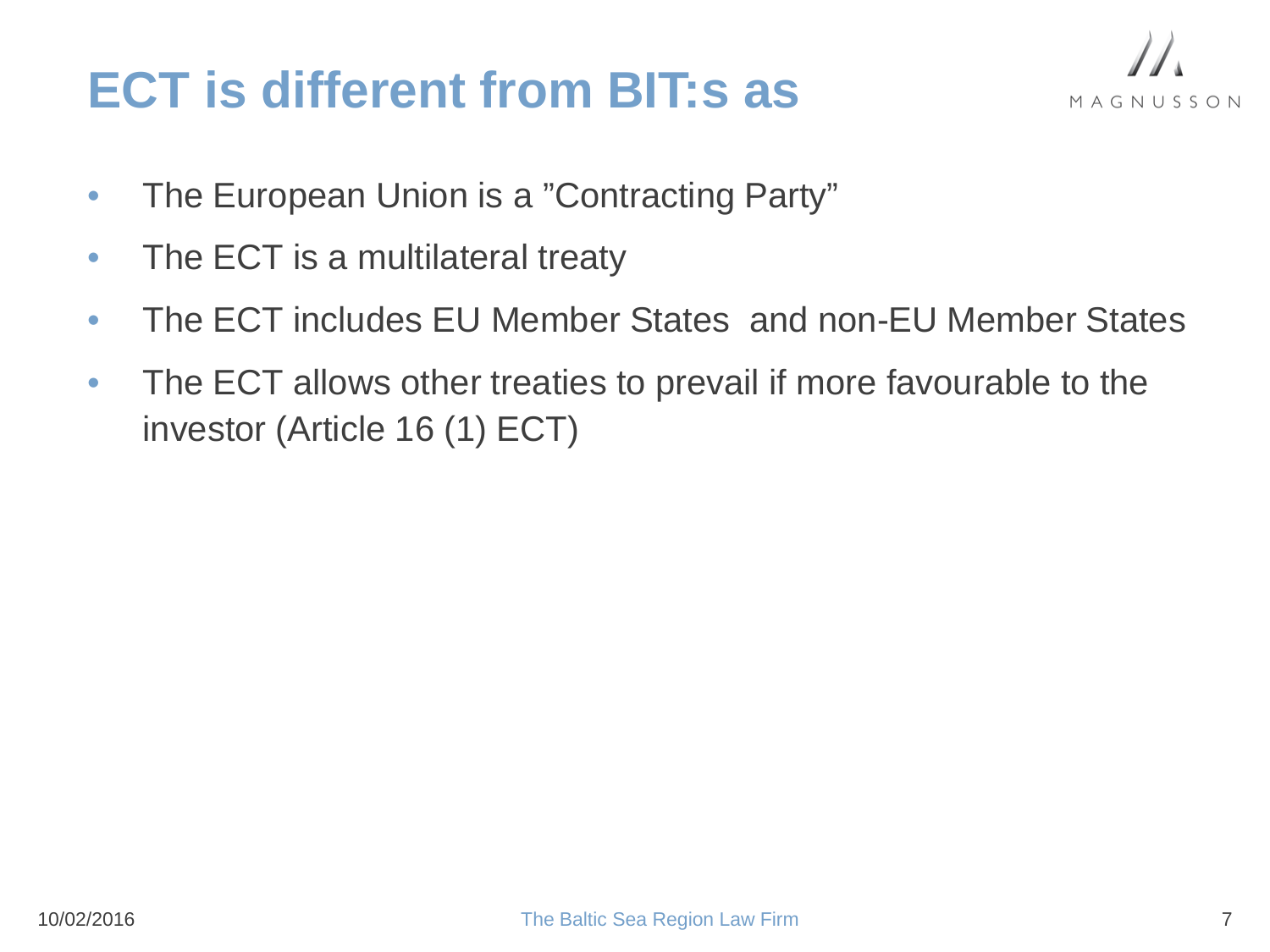# **Where has the (EC Treaty and) TFEU and the ETC clashed?**

$$
\mathcal{U}_{\mathbf{A}}
$$

- Transitional issues (disputes in the electricity field, Hungary)
- New arrivals disputes in the photovoltaic sector (Spain, Italy, Czech Republic, Bulgaria)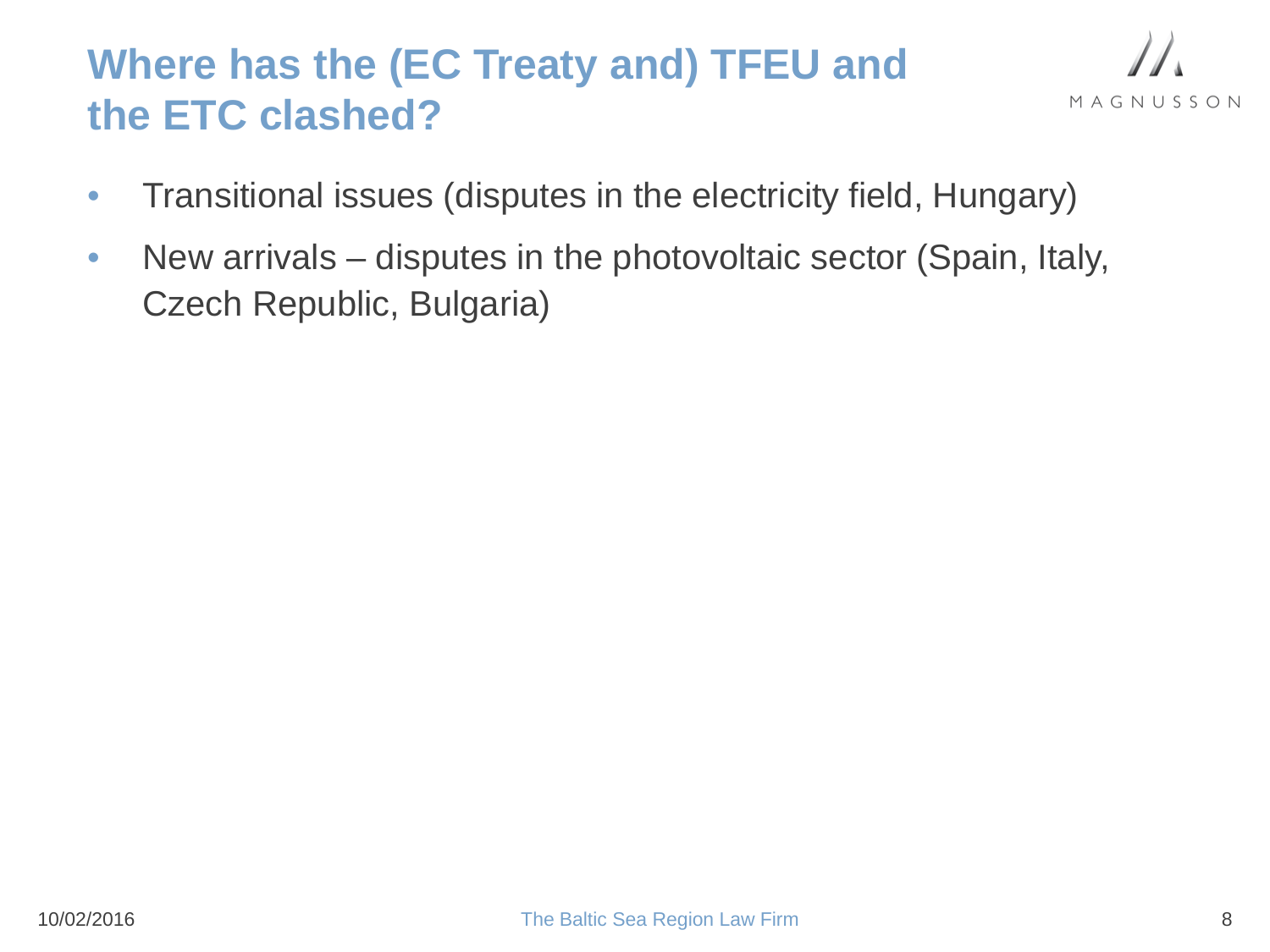

### **EDF v Hungary**

- *Ad hoc* arbitration under the UNCITRAL Arbitration Rules in Zürich, Award for USD 107 million (non-public)
- A setting-aside action before the Federal Tribunal in Switzerland dismissed. The public policy aspect of EU's prohibition of state aid was invoked (*inter alia*). The arbitral award was upheld

### **AES v Hungary**

- ICSID Case No ARB/07/22
- Award 23 September 2010, the claims dismissed

### **Electrabel v Hungary**

- ICSID Case No. ARB/07/19
- Award 25 November 2015; the claims dismissed (with the "possible exception" in respect of an issue related to "Net Stranded Costs")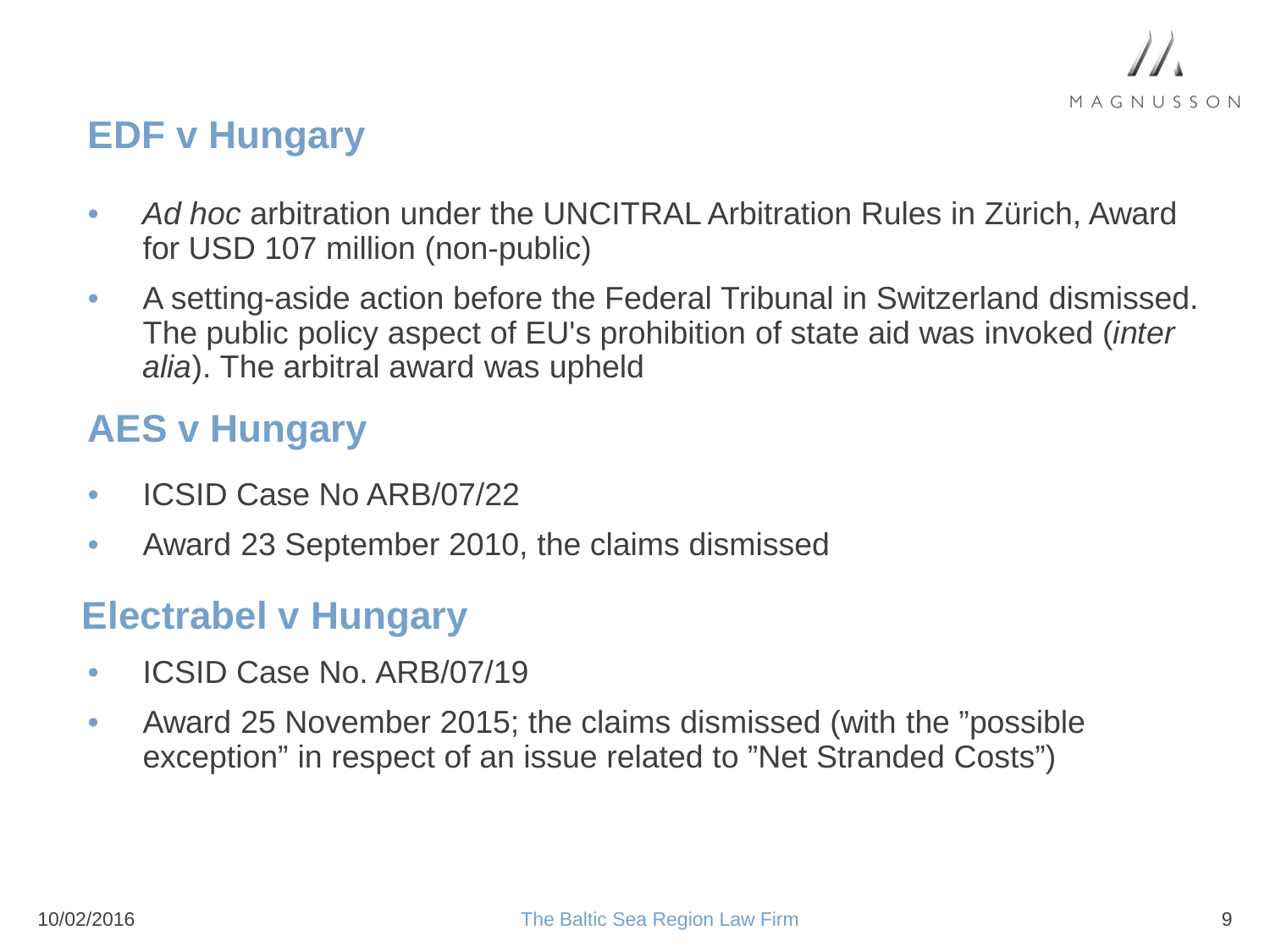

# **Charanne B.V. and Construction Investments S.À.R.L. v. Kingdom´of Spain, SCC Arb. No. 062/2012, Final Award (21 January 2016)**

- Intra EU-dispute under the Energy Charter Treaty concerning Spain's withdrawal of benefits in exchange for investment in the photovoltaic sector. The action was dismissed on the merits (with a partial dissent)
- *Amicus curiae* brief by the European Commission

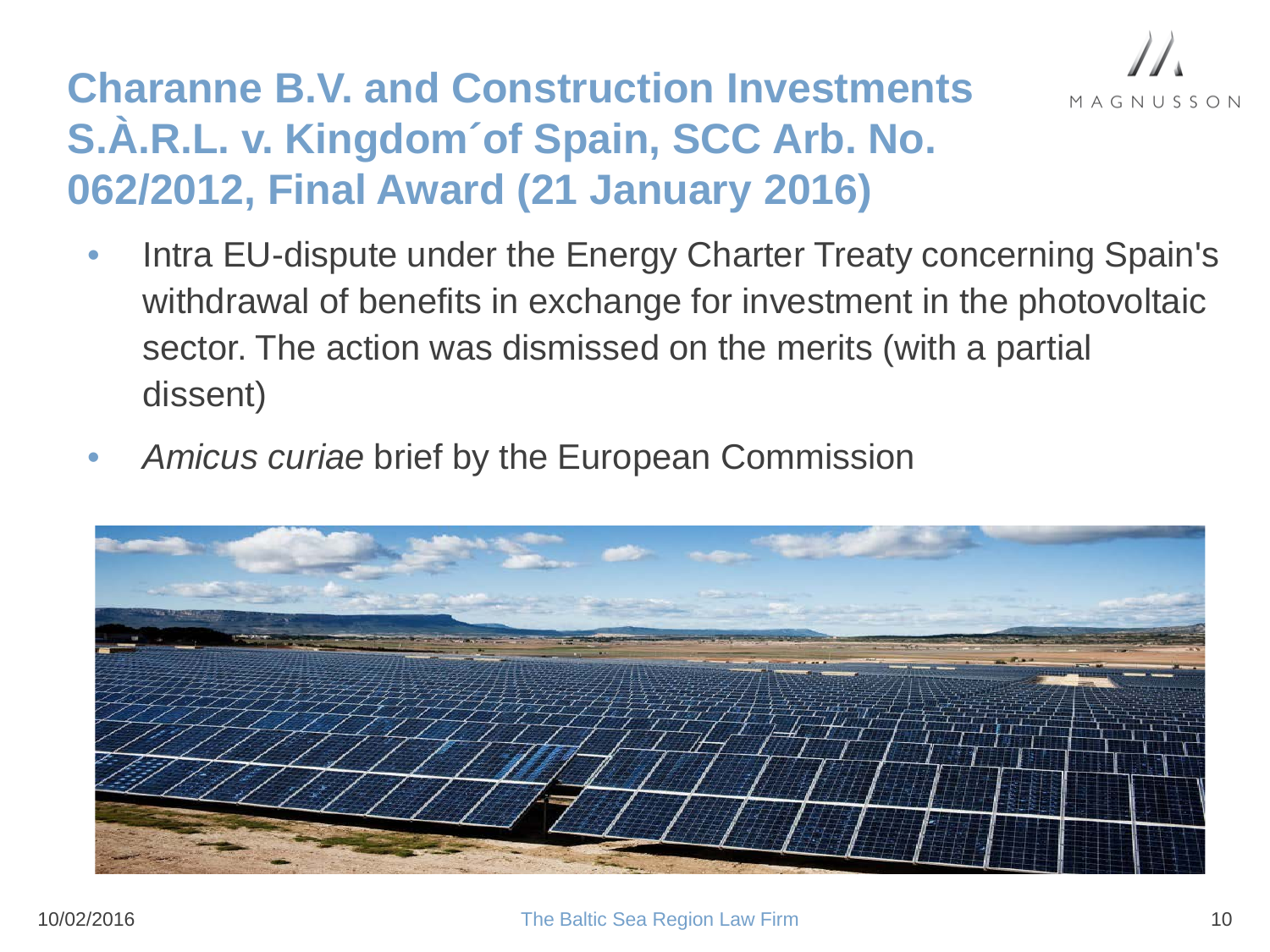

# **Charanne B.V. and Construction Investments S.À.R.L. v. Kingdom of Spain cont.**

- The EU Intra-EU arguments against jurisdiction
	- The investors were investors of the same REIO, i.e. supposedly within the EU;
	- The ECT includes an "implicit disconnection clause (Art 16(2) ECT and Art 31(1) VCLT);
	- The Parties proscribed from turning to any other forum than CJEU pursuant to 344 TFEU (which applies to parties to the TFEU).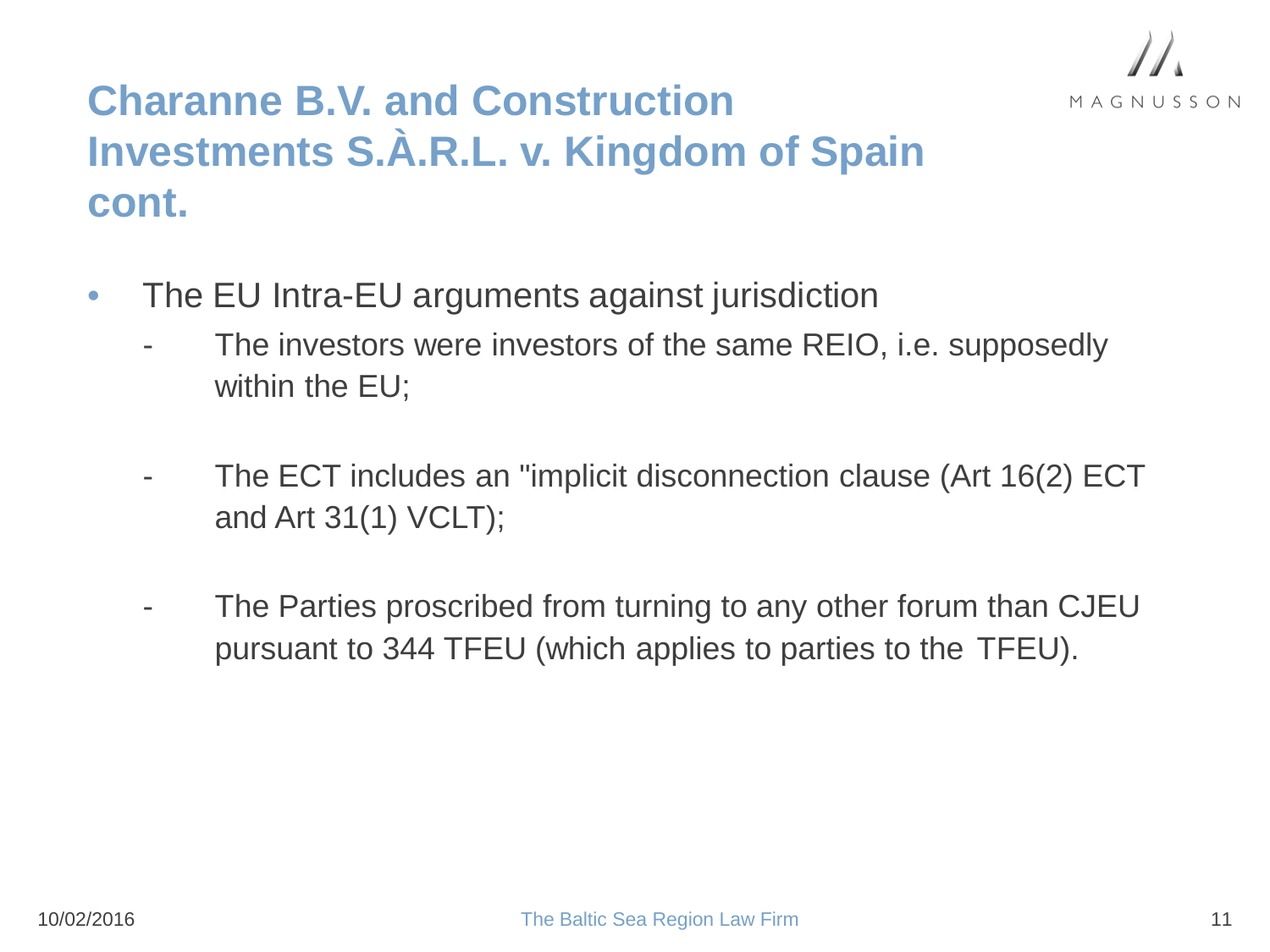### **Investment protection by domestic legal recourse**



#### **ATOM-MORATORIUM**

# E.on fordert Schadenersatz für AKW-**Stilllegung**

Der Energiekonzern verlangt 380 Millionen Euro für die entgangenen Gewinne nach Fukushima. Die Bundesregierung hatte 2011 die Abschaltung mehrerer Kraftwerke veranlasst.

*Source: ZEIT Online, 1 October 2014*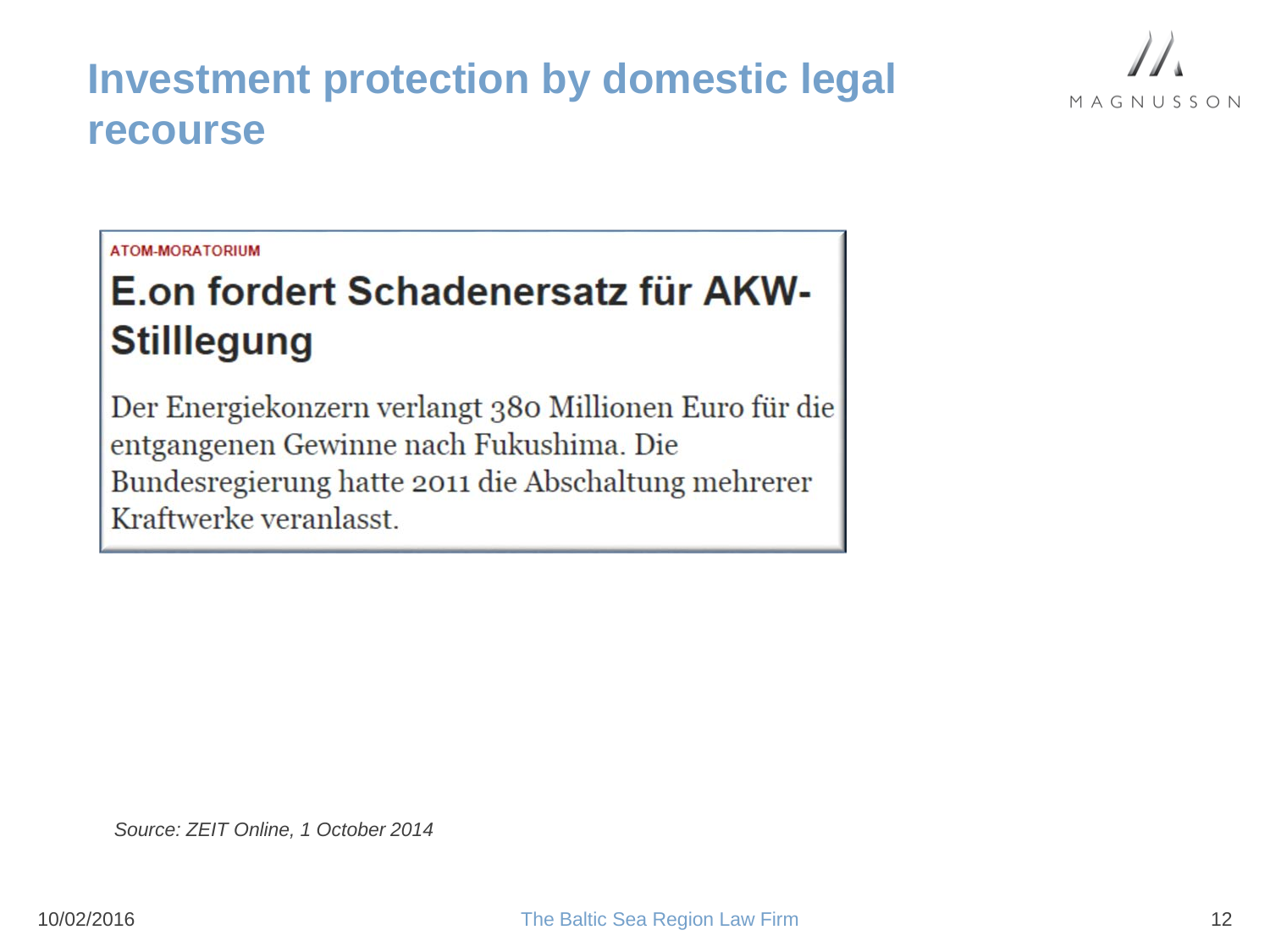# **EU-negotiated Trade and Investment Agreements**

- The Canada EU Comprehensive Economic and Trade Agreement (CETA)
- The European Union Singapore Free Trade Agreement (EUSFTA)
- The Transatlantic Trade and Investment Partnership Agreement (TTIP)
- EU-Vietnam Free Trade Agreement (agreed text as of January 2016)

### **US-led Trade and Investment Agreements**

• The Trans-Pacific Partnership (Australia, Canada, Japan, Malaysia, Mexico, Peru, United States, Vietnam, Chile, Brunei, Singapore, New Zealand)